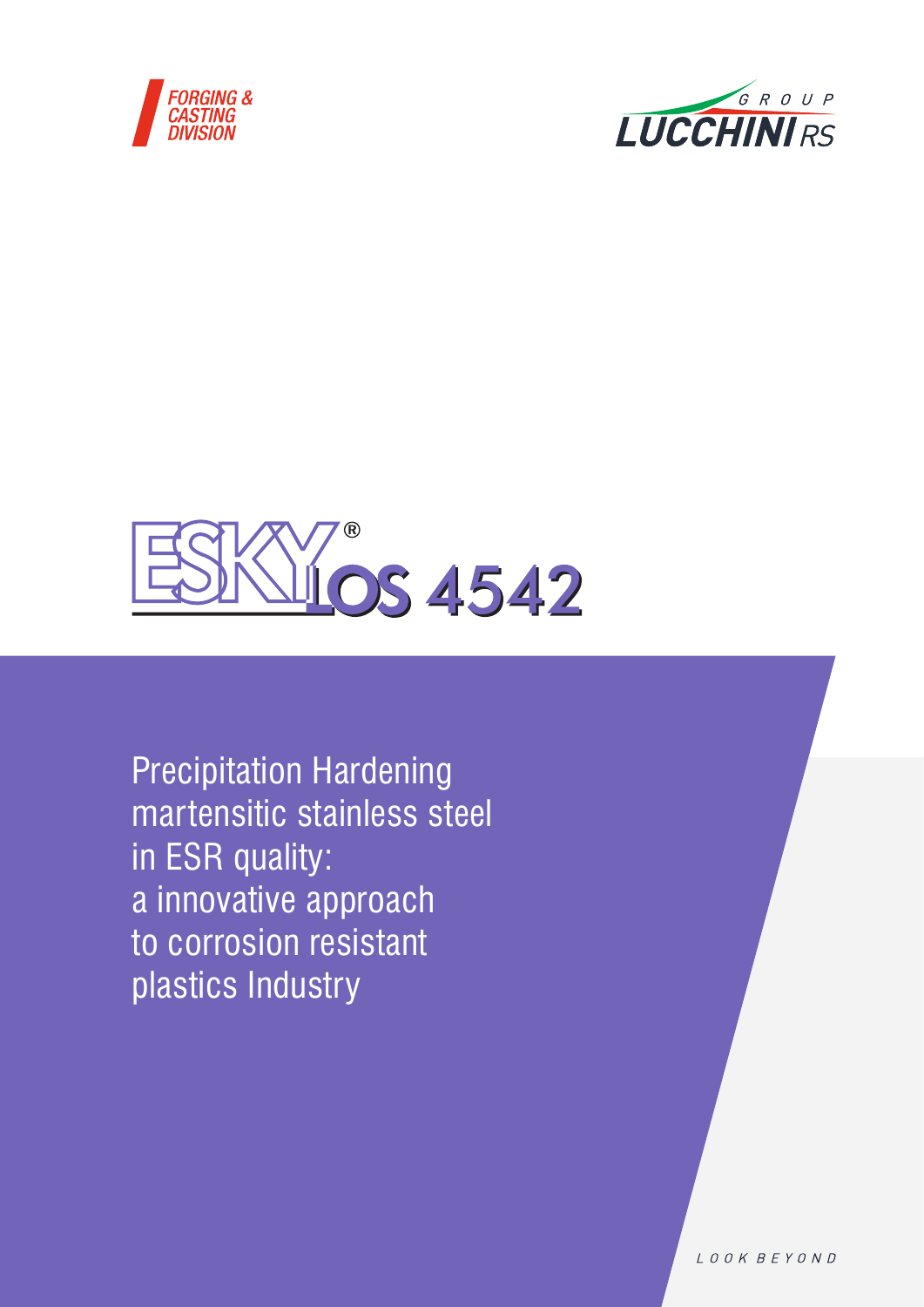





## General characteristics

EskyLos® 4542 is a stainless steel and it is it particularly suitable for the manufacture of dies and moulds subjected to high mechanical stress.

EskyLos® 4542 is obtained through a special 'super clean' manufacturing process and by using the ESR (Electro-Slag-Melting) technology.

This technology offers the following advantages:

- increase of material toughness;
- high micro-cleanness level;
- total isotropy of the material;
- very low segregation level.

EskyLos® 4542 is supplied in the "solution treated" condition with hardness lower than 355 HB in sections up to 500 mm.

If high mechanical properties are required in the pattern and a homogeneous hardness throughout the whole mould is needed, EskyLos® 4542 can be further hardened to reach  $28 \div 40$  HRc, by means of an age hardening process.

Since the heat treatment occurs below the phase transformation points, this process can also be carried out on a semi-finished mould, causing minimal deformation and no cracking during the hardening phase.

The mechanical characteristics of this steel are adaptable to a wide range of applications, much more so than those obtained through other grades that are normally used in this field.

EskyLos® 4542 represents the ideal option for the end user who is looking for:

- high and homogeneous mechanical characteristics throughout the whole mould regardless of its complexity;
- machinability and mirror polishability;
- micro-purity;
- resistance to corrosion.

Resistance to corrosion allows the surface characteristics of the mould to be maintained over time.

This means that the die can be stocked with no need for special precautions to be taken and with the certainty of being able to use the mould whenever needed.

The expensive and complicated operations of cleaning and setting up the die are not needed before usage.

Constant development in processing technologies require the use of EskyLos® 4542, thanks to its high fatigue and wear resistance, combined with its excellent dimensional stability, extremely low distortions and corrosion resistance.

Thanks to its quasi-isotropic properties of ESR quality, EskyLos® 4542 represents one of the most important tough options for highly resistant plastic moulds that need very high pressure strength, excellent resistance to abrasion and corrosion.

The increasing in the use of synthetic and abrasive materials has led manufacturers to use EskyLos<sup>®</sup> 4542 also when suitability for mirror polishing and graining, combined with abrasion and compression resistance, are required.

EskyLos® 4542 offers the following advantages:

- excellent machinability;
- excellent suitability for embossing;
- excellent suitability for mirror polishing;
- excellent wear resistance related to the mechanical properties obtained on a finished mould;
- exceptional dimensional stability after age hardening;
- no cracking during heat treatment, regardless of shape and structure of the mould;
- excellent weldability, in case of repair by welding;
- excellent resistance to corrosion.

EskyLos® 4542 is 100% ultrasonically inspected, according to the most demanding of NDT standards.

EskyLos® 4542 is also designed with the aim to guarantee the minimum use of virgin materials, moving toward the use of scrap categories difficult to be recycled, that can became food for the steel making production of EskyLos® 4542 grade.

The content of this brochure is intended for information only and cannot be considered as binding in connection with the supply of material. All information, except for the cases of law, are strictly confidential and can only be disclosed with permission of Lucchini RS S.p.A.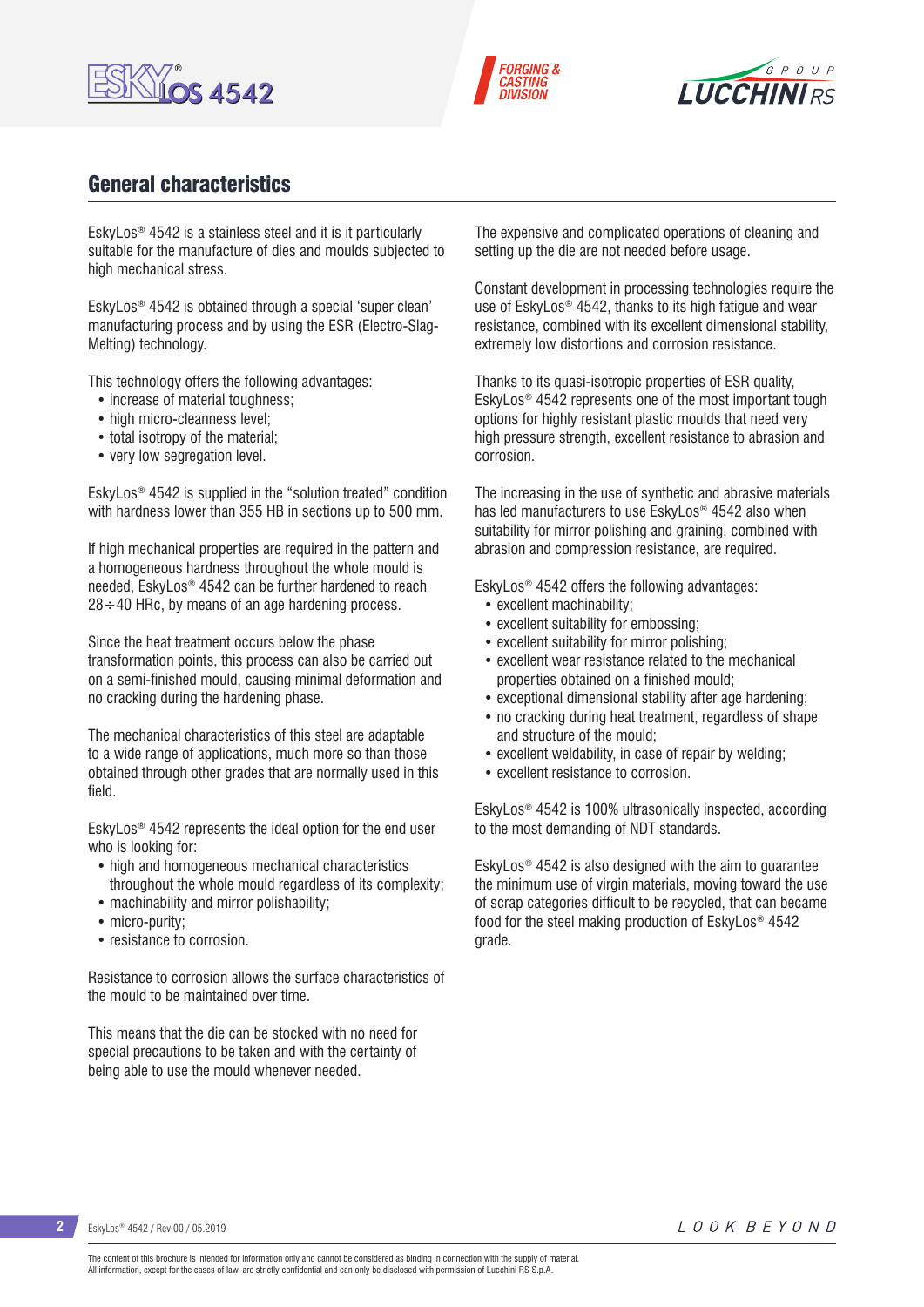





# Chemical analysis

|                        | Range | $C[\%]$ | Si [%] | Mn $[%]$ | Cr [%] | $Cu$ [%] | Nb [%] | Ni [%] |
|------------------------|-------|---------|--------|----------|--------|----------|--------|--------|
| ESKY.<br>$M$ los 4542  | min   |         |        |          | 15,00  | 3,00     | 0,15   | 3,00   |
| Alloying [% in weight] | max   | 0,08    | ,00    | 1,00     | 17,00  | 5,00     | 0,45   | 5,00   |

Table for comparison of international classification

| W. Nr.       | 1.4542         |
|--------------|----------------|
| DIN          | X5CrNiCuNb17-4 |
| <b>AFNOR</b> | X5CrNiCuNb16-4 |
| AISI         | 17.4PH         |

Lucchini RS's tool steels have been researched and formulated in order to optimize the material performances.

The brand name identifies the Lucchini RS product and the number evokes the Werkstoff classification or other means of reflecting the characteristics of use.

### Main applications

EskyLos® 4542 lends itself to the following applications.

Plastic moulding:

- dies of big/medium size for the automotive industry;
- special dies for the food industry;
- dies for rubber moulding;
- dies for compression stamping (SMC, BMC);
- die bolsters for plastic die casting;

## Physical and mechanical properties

### *Main physical properties*

| <b>S4542</b>                                                  | $20^{\circ}$ C | $250^\circ C$ | $500^{\circ}$ C |
|---------------------------------------------------------------|----------------|---------------|-----------------|
| Modulus of elasticity [GPa]<br>(1GPa=1000 MPa)                | 210            | 198           | 180             |
| Coefficient of thermal<br>expansion from 20 °C<br>at [10-6/K] | 19.0           | 19.8          | 20.5            |

Extrusion:

- matrices and gauges for PVC;
- various components for extrusion.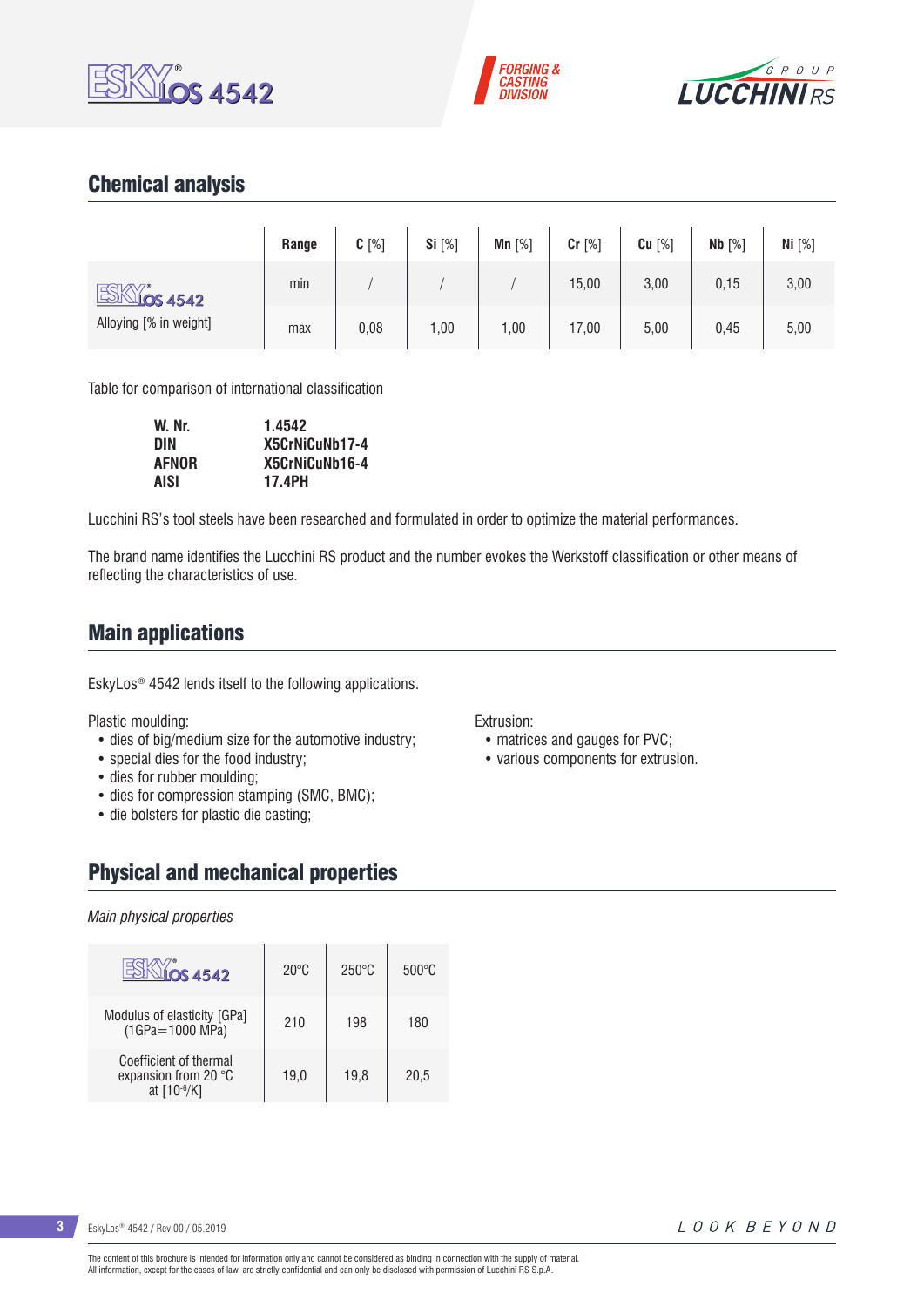





## Heat treatments

### *Stress Relieving*

| Suggested temperature | 400 $^{\circ}$ C                                                          |
|-----------------------|---------------------------------------------------------------------------|
| Soaking time          | 60 min every 25 mm thickness                                              |
| Cooling               | slow in the furnace at max 20 °C/h<br>to 200 °C, then at room temperature |

Stress relieving should be carried out to eliminate stresses caused by machining or by previous heat treatment. Solution treating is not needed before stress relieving.

### *Precipitation Hardening*

Precipitation Hardening steel grades as EskyLos® 4542 are based on technological and theoretical principles that differ from 'traditional' ones.

They are supplied in solubilised condition with a hardness value similar to pre-hardened steels that can be further increased by Precipitation Hardening in a relatively low range of temperature.

The mechanical characteristics are obtained through a Precipitation Hardening heat treatment carried out at a temperature of 480 – 620 °C.

The hardening process occurs without exceeding the phase transformation points of the steel.

This means that there are few worries about unexpected cracks and damages induced by heat treatments of the mould; hence, dimensional and shape variations are certainly less than on 'traditional' steels but, in any cases, they are present and have to be taken in proper consideration on the manufacturing designing cycle of the mould.

The manufacturing cycle can be summarized as follows:

- purchase of the steel block in solubilised condition;
- pre-machining:
- Precipitation Hardening heat treatment;
- finish machining and eventual further nitriding, photoengraving, mirror polishing;
- put into service.

The manufacturing cycle needs to be longer than that of a pre-hardened steel grade; mechanical characteristics can be calibrated in a wide range and remain homogeneous in all the thickness of the machined mould.

In particular cases, EskyLos® 4542 can be also used in solubilised conditions or in pre-hardened conditions: in those cases, the working cycle is the same of Pre-Hardened steel grades.



EskyLos® 4542 is supplied in solubilised condition:

Solubilisation T=1.040°C; Hardness< 38HRc.

In the event that it is necessary to obtain different hardness levels with different YS/UTS ratios, a precipitation hardening heat treatment on the material according to the following work parameters is recommended.

Soaking time shall be calculated after the achievement of the aimed temperature in the core of the section, according to the table below.

The attached data are for illustration purposes only; they can be modified with different heat treatment facility, timetemperatures parameters and thickness of the die.

In summary, KeyLos® 4542 can reach wid margin of modulation of the Hardness (between 30 and 40 HRC) and of the correspondents mechanical properties, obtained by means of aging in the interval of temperature 480°C - 600°C (H900 - H1100).

High uniformity of mechanical properties in the section can be obtained also for pieces of high sections.

### **4** EskyLos® 4542 / Rev.00 / 05.2019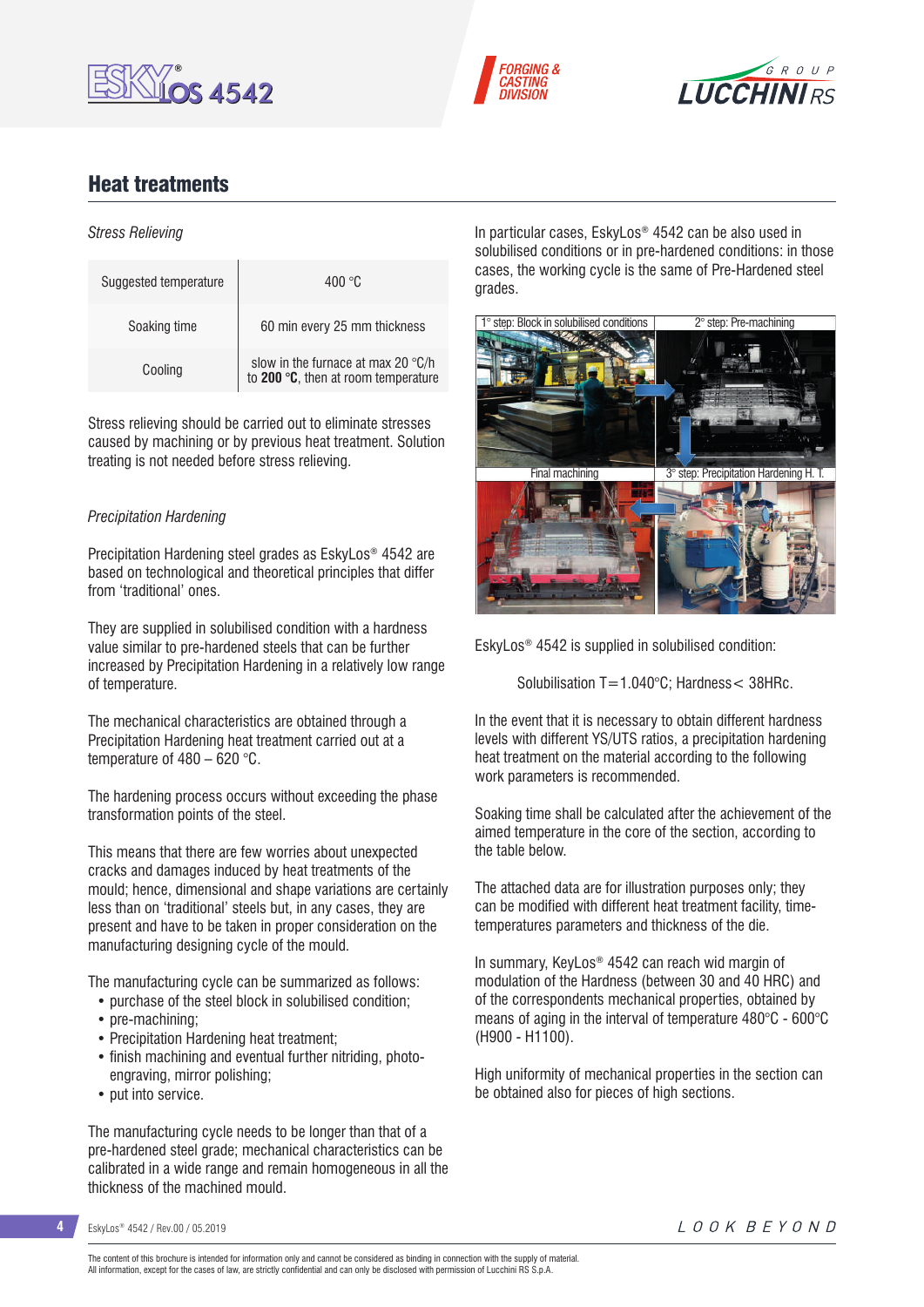

| <b>Precipitation Hardening</b><br><b>Temperature</b> |      | <b>Min</b><br><b>YS</b> | <b>Min</b><br><b>UTS</b> | <b>Min</b><br><b>Hardness</b> |
|------------------------------------------------------|------|-------------------------|--------------------------|-------------------------------|
| [°F]                                                 | [°C] | [MPa]                   | [MPa]                    | [HRc]                         |
| H900                                                 | 485  | 1.170                   | 1.310                    | 40                            |
| H925                                                 | 495  | 1.070                   | 1.170                    | 38                            |
| H1.025                                               | 550  | 1.000                   | 1.070                    | 35                            |
| H <sub>1.075</sub>                                   | 580  | 860                     | 1.000                    | 32                            |
| H1.100                                               | 595  | 795                     | 965                      | 31                            |
| H <sub>1.150</sub>                                   | 620  | 725                     | 930                      | 28                            |





EskyLos® 4542 behaves in different way, when timetemperature parameter change; suggested time parameters are designed with the aim to reach the horizontal asyintotic trend of the curve.

In any case, other properties can be analyzed and studied deeper by Lucchini RS on specific Customer request: please consult Lucchini RS specialists of MET Department.



**FORGING &** 

**ASTING DIVISIOI** 

 $6 R O U P$ 

**LUCCHINIRS** 

YS and UTS versus Precipitation Hardening temperature for EskyLos® 4542; soaking time are calculated after the achievement of the aimed temperature in the core of the section, according to the suggested table.

The attached data are for illustration purposes only; they can be modified with different heat treatment facility, timetemperatures parameters and thickness of the die.

The content of this brochure is intended for information only and cannot be considered as binding in connection with the supply of material. All information, except for the cases of law, are strictly confidential and can only be disclosed with permission of Lucchini RS S.p.A.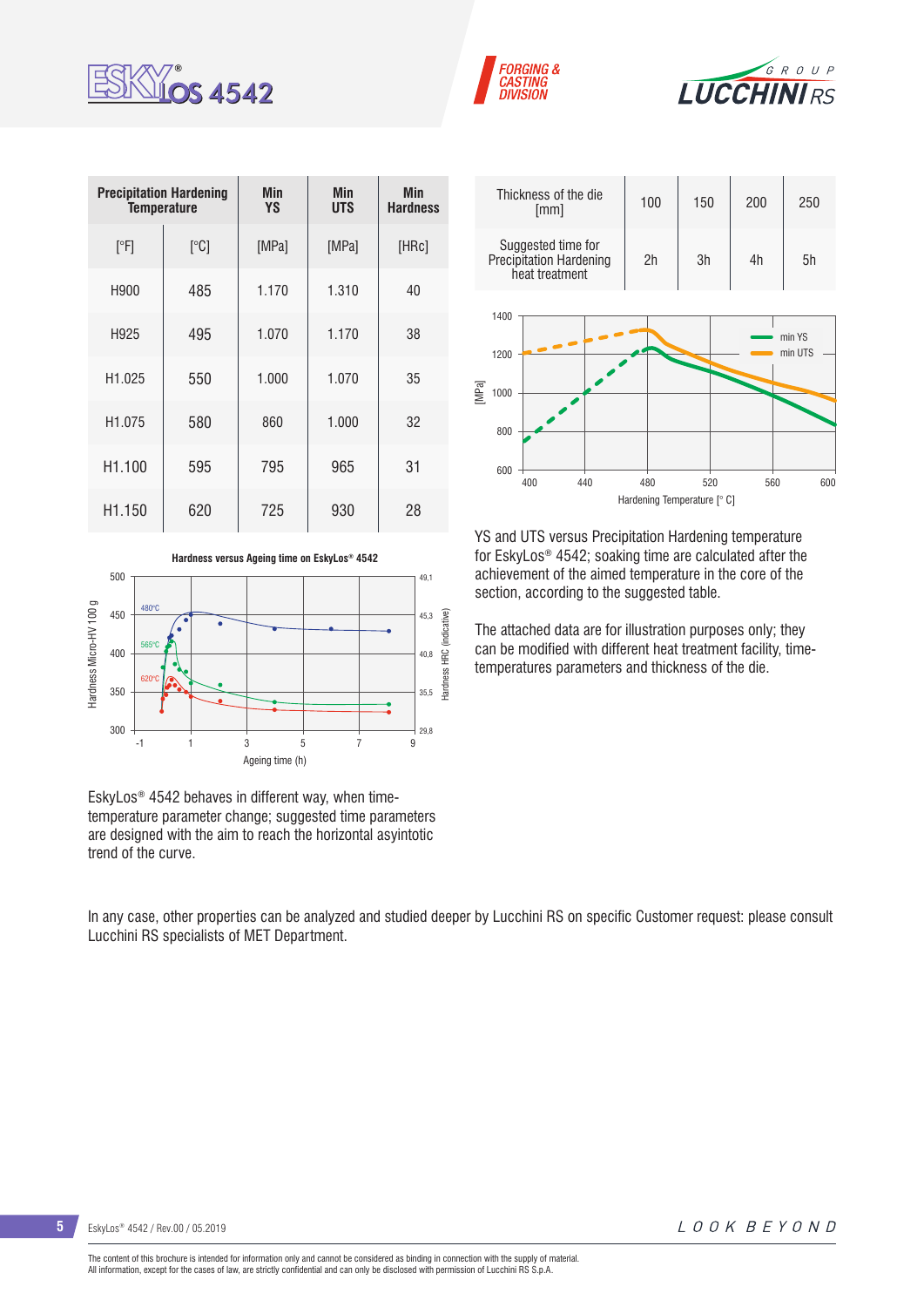





# CCT Curve



# Microstructure of ESKYLOS® 4542



The microstructure of KeyLos® 4542 as delivered by Lucchini RS, in solubilisedconditions, detected about 20 mm under surface, consists of a tempered martensite with dispersed carbides.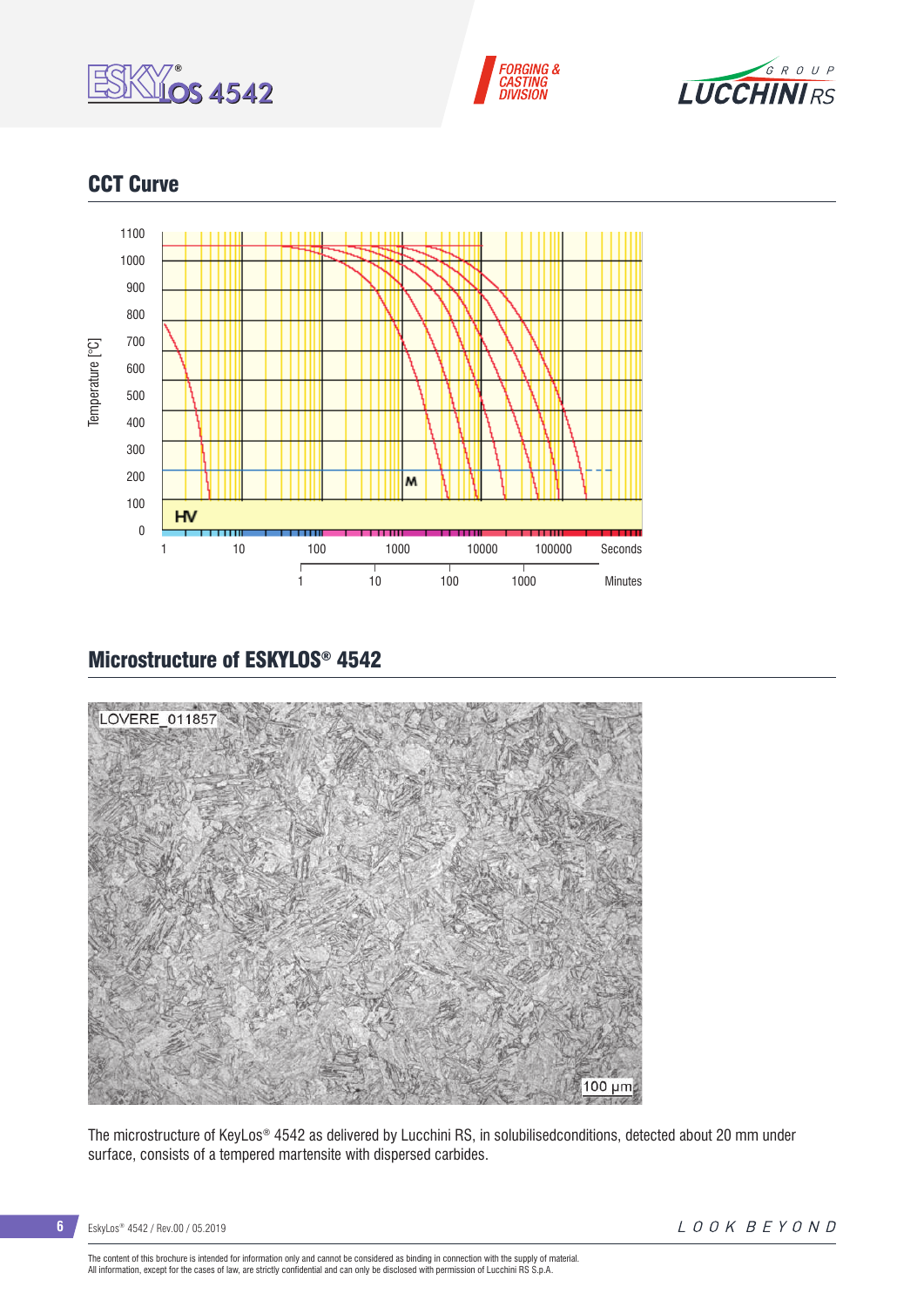





## Quick comparison guide among the different grades

The following table shows a quick comparison among the most important characteristics of the annealed grades normally applied in plastic moulding and the precipitation hardening grades, with or without corrosion resistance.

| <b>Lucchini RS Mould steel Family for plastics Industry</b>     |                         |                         |                         |                                |                         |                         |                         |                         |  |
|-----------------------------------------------------------------|-------------------------|-------------------------|-------------------------|--------------------------------|-------------------------|-------------------------|-------------------------|-------------------------|--|
|                                                                 |                         |                         |                         | <b>Precipitation Hardening</b> |                         |                         |                         |                         |  |
| Special features<br>and delivered                               |                         |                         | <b>KEYLOS</b>           |                                |                         | <b>ESKYLOS</b>          | <b>ESKYLOS</b>          |                         |  |
| conditions                                                      | 2083                    | 2084                    | 2085                    | 2316                           | 2316S                   | 2083                    | 4542                    | 2001                    |  |
| HB in surface<br>in Annealed<br>condition                       | < 220                   | < 220                   | < 220                   | < 220                          | < 220                   | < 220                   | < 355                   | 310<br>350              |  |
| HB in surface<br>Pre-hardened<br>or Hardened<br>after machining | 400<br>450              | 400<br>450              | 400<br>450              | 400<br>450                     | 400<br>450              | 400<br>450              | 300<br>400              | 350<br>450              |  |
| Maximum<br>thickness [mm]                                       | 500                     | 500                     | 500                     | 500                            | 500                     | 500                     | 500                     | 500                     |  |
| Hardness and<br>Wear Resistance                                 | 4                       | 4                       | 4                       | 4                              | 4                       | 4                       | $\overline{2}$          | 3                       |  |
| Degree of<br>Through Hardening<br>in the section                | $\overline{\mathbf{3}}$ | $\overline{2}$          | $\overline{2}$          | $\overline{2}$                 | $\overline{\mathbf{2}}$ | 3                       | 4                       | 3                       |  |
| Toughness                                                       | $\mathbf 2$             | $\blacksquare$          | $\blacksquare$          | $\overline{\mathbf{2}}$        | 1                       | $\overline{\mathbf{2}}$ | $\overline{2}$          | $\overline{\mathbf{c}}$ |  |
| Machinability<br>after Annealing                                | $\mathbf 2$             | 3                       | $\overline{\mathbf{3}}$ | $\overline{\mathbf{2}}$        | 3                       | $\overline{2}$          | $\mathbf 2$             | 3                       |  |
| Machinability<br>after Hardening                                | $\mathbf{1}$            | $\overline{\mathbf{2}}$ | $\overline{2}$          | 1                              | 2                       | 1                       | $\mathbf{1}$            | 1                       |  |
| Etch-Grainability                                               | $\mathbf 2$             | 1                       | 1                       | $\overline{\mathbf{2}}$        | 1                       | 4                       | 4                       | 4                       |  |
| Polishability                                                   | $\mathbf 2$             | $\blacksquare$          | 1                       | $\overline{\mathbf{2}}$        | $\blacksquare$          | 3                       | $\overline{\mathbf{3}}$ | 3                       |  |
| Repair<br>by Welding                                            | 1                       | $\mathbf 0$             | $\bf{0}$                | 1                              | 0                       | 1                       | $\boldsymbol{2}$        | 1                       |  |
| Thermal<br>Conductivity                                         | $\mathbf{1}$            | 1                       | $\blacksquare$          | 1                              | 1                       | 1                       | $\mathbf{1}$            | 1                       |  |
| Corrosion<br>Resistance                                         | $\overline{\mathbf{2}}$ | $\overline{\mathbf{c}}$ | $\overline{\mathbf{c}}$ | $\overline{\mathbf{2}}$        | $\overline{\mathbf{2}}$ | $\mathbf 2$             | $\mathbf{1}$            | $\pmb{0}$               |  |
|                                                                 |                         |                         |                         |                                |                         |                         |                         |                         |  |

**4 Excellent 3 Very Good 2 Good 1 Normal 0 Unsuitable**

The information and the data presented here are typical or average values and are not a guarantee of maximum or minimum values.

Applications specifically suggested for materials described herein and in the quick comparison guide among the different grades are made solely for the purpose of illustration to enable the reader to make his own evaluation and are not intended as warranties, either express or implied, of fitness for these or other purposes.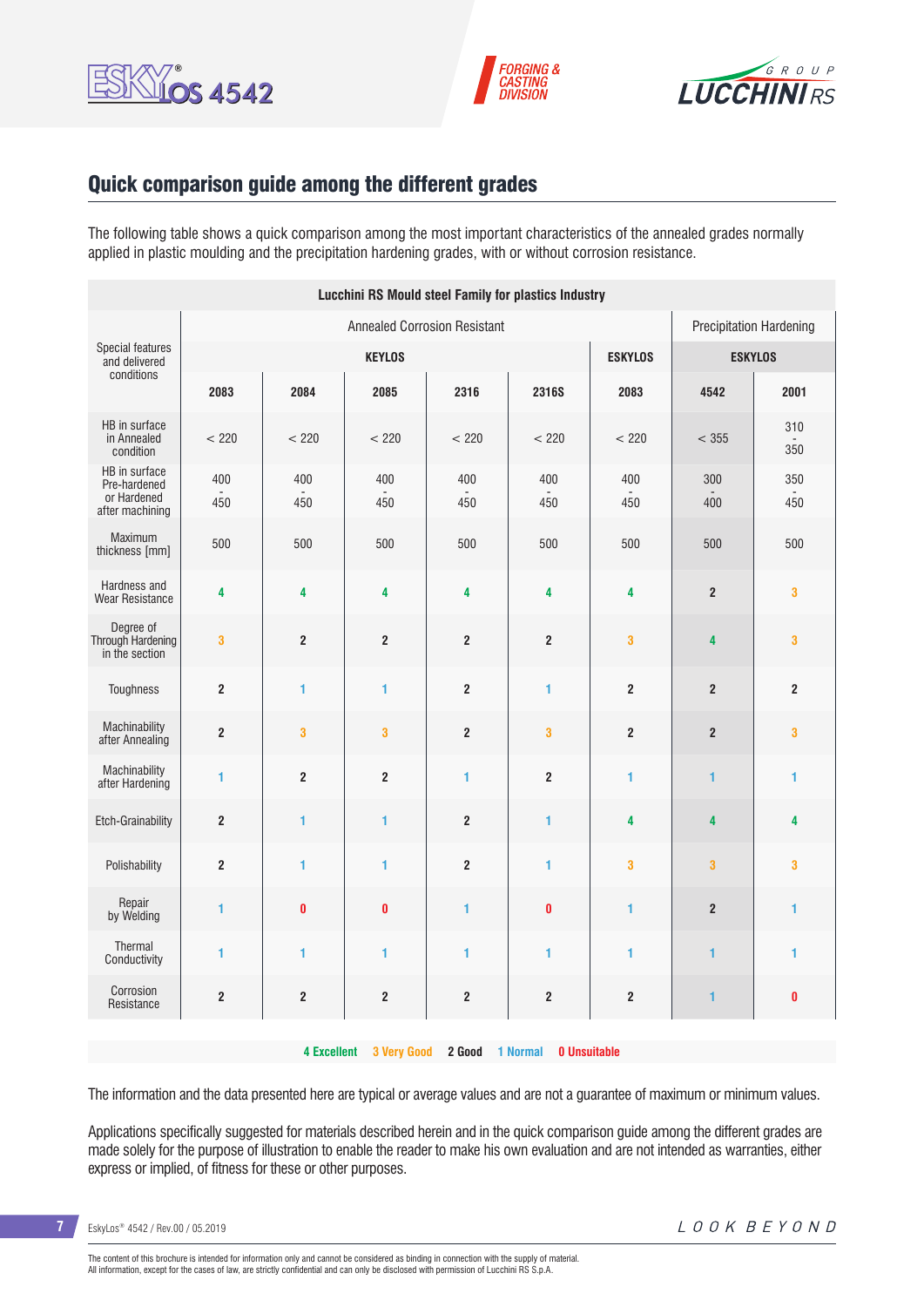





## Why choose an age hardening steel?

Pre-hardened steels are suitable for several applications in the field of moulding, as they represent a balance of:

- good machinability:
- good mechanical characteristics:
- simple manufacturing cycle.

However, when it is necessary to obtain an elevated hardness in the piece together with homogeneity of values along the whole section, pre-treated steels display certain limits.

Moulds of pre-hardened steels are obtained by 'excavating' big sized blocks that inevitably possess mechanical characteristics that reduce towards the centre and are not homogeneous.

In order to limit this problem, the following options are available:

- start the production from a harder block; however the machining will be more difficult and the toughness will decrease
- hard the mould in the semi-finished state; however this increases the risk of cracking and deformation
- apply special surface heat treatments; however the finish machining could be limited by these treatments that are often expensive.

The solution is offered by EskyLos® 4542, a Precipitation Hardening stainless steel grade.

EskyLos® 4542 gives all the advantages of pre-hardened steels, without the restrictions that they present when high mechanical properties are required.

The increase in the mechanical properties is obtained through age hardening, at a temperature between 480 and 620°C, depending on the mechanical characteristics required, without exceeding the transformation points.

Thanks to this technology, Users are able to obtain the required hardness in all whole surface of the mould.

In addition, EskyLos® 4542 gives the following advantages:

- no cracking during Precipitation Hardening heat treatment regardless of the shape or thickness of the mould;
- limited deformation of the mould;
- limited machining allowance, leading to an optimisation of finish machining time after age hardening;
- constant fatigue limit throughout the whole mould and consequent increase of the total mould life cycle.



Should it be necessary to modify the shape of the mould or to further increase the mechanical properties of the mould, the original hardness and microstructure of EskyLos® 4542 can be restored through solubilisation.

In any case, for specific Customer request, please consult Lucchini RS specialists of MET Department.

**8** EskyLos<sup>®</sup> 4542 / Rev.00 / 05.2019

The content of this brochure is intended for information only and cannot be considered as binding in connection with the supply of material. All information, except for the cases of law, are strictly confidential and can only be disclosed with permission of Lucchini RS S.p.A.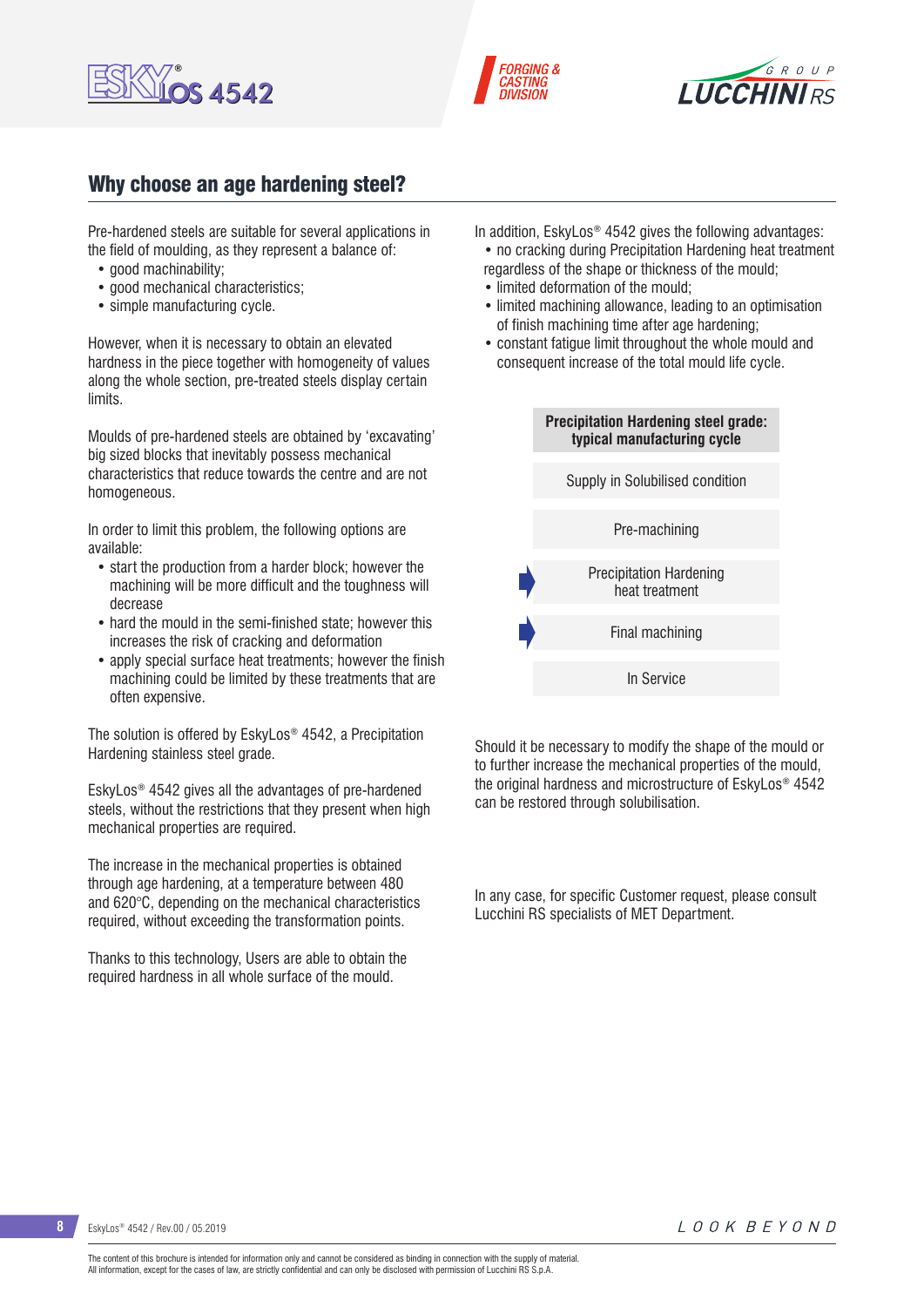





## The advantages of the ESR technology

The ESR (Electro-Slag-Melting) manufacturing technology offers the following advantages:

- increase of material toughness:
- high micro-cleanness level;
- total isotropy of the material;
- very low segregation level.

The ESR process is based on ingot remelting, through a traditional VD (vacuum degasing) process, using a particular copper ingot mould that contains basic slag.

The ingot is remelted in a way that the liquid metal passes through the slag, which acts as a filter and retains the inclusions.

The process of solidification inside the ingot mould is faster than in a traditional process.

The result is homogeneous and isotropic steel.







Thanks to the ESR process, EskyLos® 4542 satisfies the most difficult requirements in terms of toughness and suitability to polishing. It is suitable for the manufacture of moulds subjected to mirror polishing and to high mechanical stress.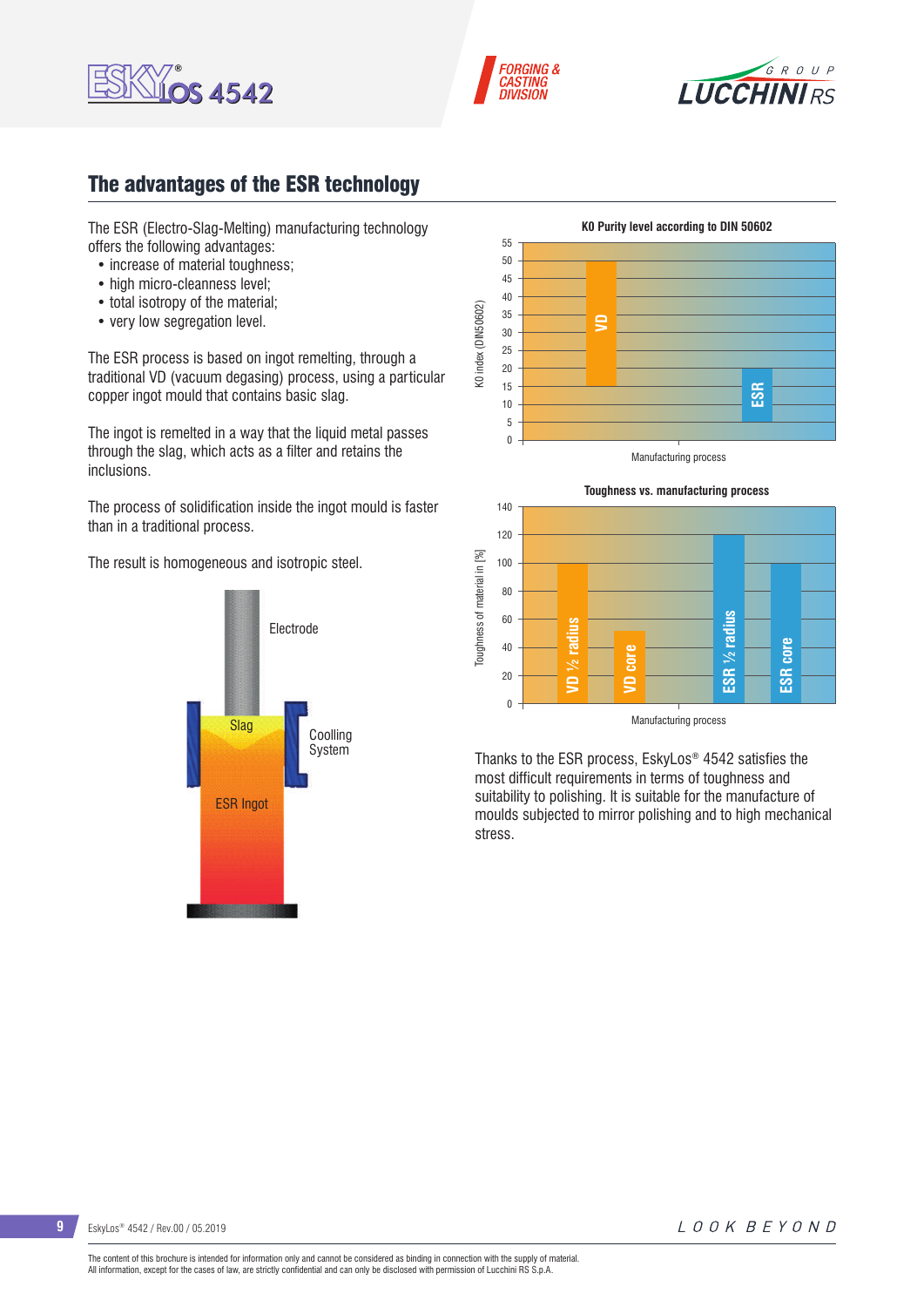





# Guidance for machining

The following parameters are indicative only and must be adapted to the particular application and to the machinery employed.

### *Turning*

|                                      | Rough machining | Finish machining |                                         |                |  |  |
|--------------------------------------|-----------------|------------------|-----------------------------------------|----------------|--|--|
| Type of insert                       | P20-P40 coated  | <b>HSS</b>       | P <sub>10</sub> -P <sub>20</sub> coated | Cermet         |  |  |
| V <sub>c</sub> cutting speed [m/min] | $120 \div 160$  | (*)              | $160 \div 220$                          | $220 \div 270$ |  |  |
| a, cutting depth [mm]                |                 | (*`              |                                         | < 0.5          |  |  |

### *Milling*

|                                   | Rough machining    |                 |            |  |  |  |
|-----------------------------------|--------------------|-----------------|------------|--|--|--|
| Type of insert                    | P25-P35 not coated | P25-P35 coated  | <b>HSS</b> |  |  |  |
| $V_c$ cutting speed [m/min]       | $80 \div 100$      | $120 \div 150$  | $(*)$      |  |  |  |
| $fz$ feed [mm]                    | $0,15 \div 0,3$    | $0,15 \div 0,3$ | $(\star)$  |  |  |  |
| a <sub>r</sub> cutting depth [mm] | $2 \div 4$         | $2 \div 4$      | $(\star)$  |  |  |  |
|                                   |                    |                 |            |  |  |  |
|                                   |                    | Pre-finishing   |            |  |  |  |
| Type of insert                    | P10-P20 not coated | P10-P20 coated  | <b>HSS</b> |  |  |  |
| $V_c$ cutting speed [m/min]       | $100 \div 125$     | $145 \div 175$  | $(\star)$  |  |  |  |
| $fz$ feed [mm]                    | $0,2 \div 0,3$     | $0,2 \div 0,3$  | $(\star)$  |  |  |  |
| a, cutting depth [mm]             | < 2                | < 2             | $(\star)$  |  |  |  |
|                                   |                    |                 |            |  |  |  |
|                                   |                    | Finishing       |            |  |  |  |

| Type of insert          | P <sub>10</sub> -P <sub>20</sub> not coated | P <sub>10</sub> -P <sub>20</sub> coated | Cermet P15      |
|-------------------------|---------------------------------------------|-----------------------------------------|-----------------|
| V cutting speed [m/min] | $170 \div 210$                              | $220 \div 240$                          | $270 \div 310$  |
| $f$ , feed [mm]         | $0,05 \div 0,2$                             | $0,05 \div 0,2$                         | $0,05 \div 0,2$ |
| a, cutting depth [mm]   | $0.5 \div 1$                                | $0.5 \div 1$                            | $0,3 \div 0,5$  |

*(\*) not advisable*

**10** EskyLos® 4542 / Rev.00 / 05.2019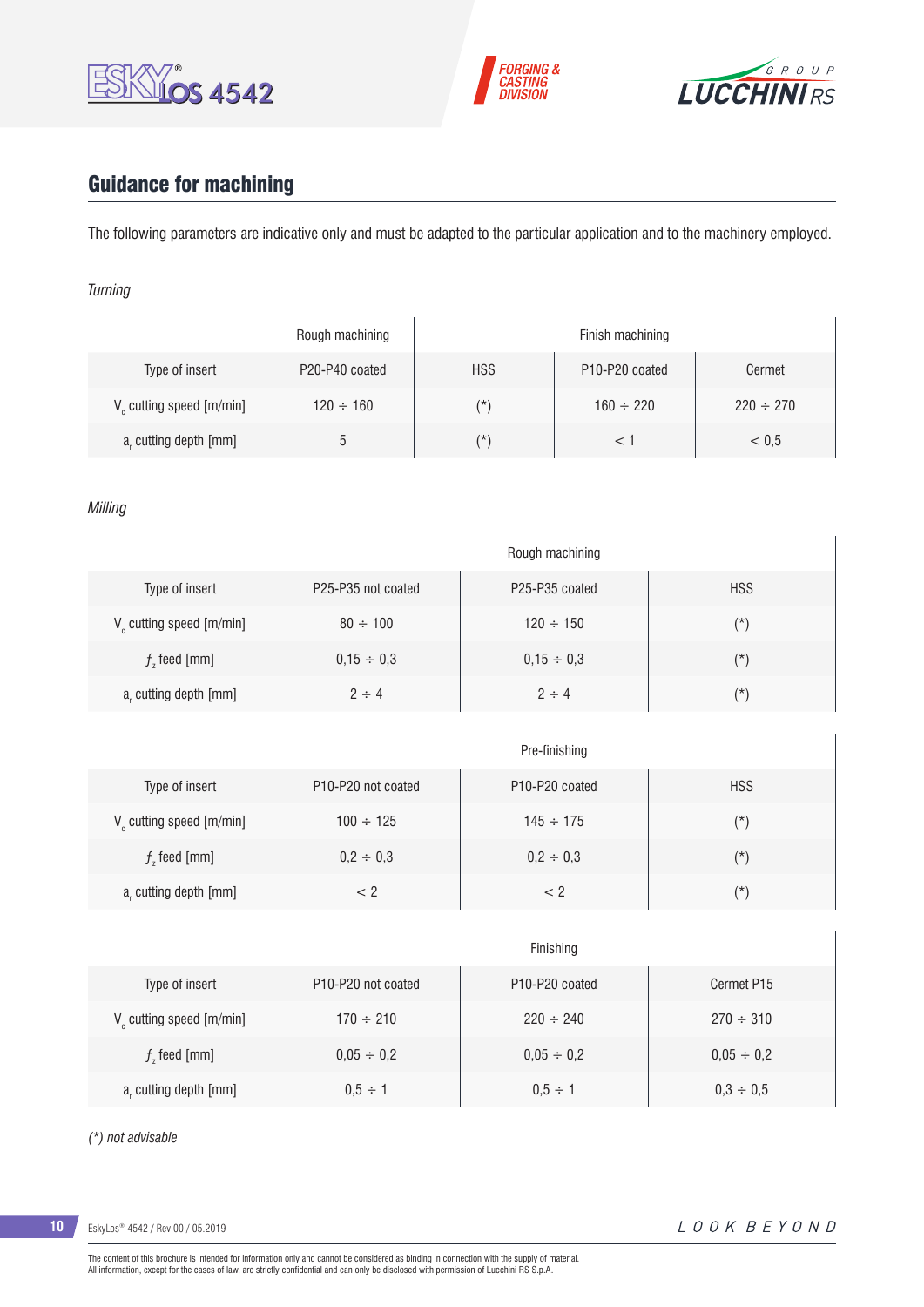





### *Drilling*

| Type of insert                       | tip with interchangeable inserts | <b>HSS</b> | brazed tip       |
|--------------------------------------|----------------------------------|------------|------------------|
| V <sub>c</sub> cutting speed [m/min] | $90 \div 120$                    | (*`        | $50 \div 80$     |
| $fz$ feed per turn [mm/turn]         | $0.05 \div 0.15$                 | (*`        | $0.15 \div 0.25$ |

### *(\*) not advisable*

### *General formulae*

| Type of machining             | Drilling                                                                                                 | Milling                                                                           |
|-------------------------------|----------------------------------------------------------------------------------------------------------|-----------------------------------------------------------------------------------|
| n: number of turns of mandrel | $V_r * 1000 / \pi * D_r$                                                                                 | $V_r * 1000 / \pi * D_c$                                                          |
| $V_f$ : feed speed [m/min]    | $V_{f} = f_{7}$ * n                                                                                      | $V_{f} = f_{i} * n * z_{n}$                                                       |
| $fz$ feed per turn [mm/turn]  | -                                                                                                        | $f_{n} = V_{f} / n$                                                               |
| <b>Note</b>                   | $D_c$ : Milling cutter or tip diameter [mm]<br>V <sub>c</sub> : cutting speed [m/min]<br>$f$ : feed [mm] | $f_n$ : feed per turn [mm/turn]<br>z <sub>a</sub> : No. of milling cutter inserts |

### Approximate equivalent values between hardness and ultimate tensile strength

| HB         | 530   | 520   | 512   | 495   | 480   | 471   | 458   | 445   | 430   | 415   | 405   | 390   | 375   |
|------------|-------|-------|-------|-------|-------|-------|-------|-------|-------|-------|-------|-------|-------|
| <b>HRc</b> | 54    | 53    | 52    | 51,1  | 50,2  | 49,1  | 48,2  | 47    | 45,9  | 44,5  | 43,6  | 41,8  | 40,5  |
| <b>MPa</b> | 1.900 | 1.850 | .800  | 1.750 | 1.700 | 1.650 | 1.600 | 1.550 | 1.500 | 1.450 | 1.400 | 1.350 | 1.300 |
|            |       |       |       |       |       |       |       |       |       |       |       |       |       |
| HB         | 360   | 350   | 330   | 320   | 305   | 294   | 284   | 265   | 252   | 238   | 225   | 209   | 195   |
| <b>HRc</b> | 38,8  | 37,6  | 35,5  | 34,2  | 32,4  | 31    | 29    | 27    | $- -$ | --    | --    | $- -$ | --    |
| <b>MPa</b> | 1.250 | 1.200 | 1.150 | 1.100 | 1.050 | 1.000 | 950   | 900   | 850   | 800   | 750   | 700   | 650   |